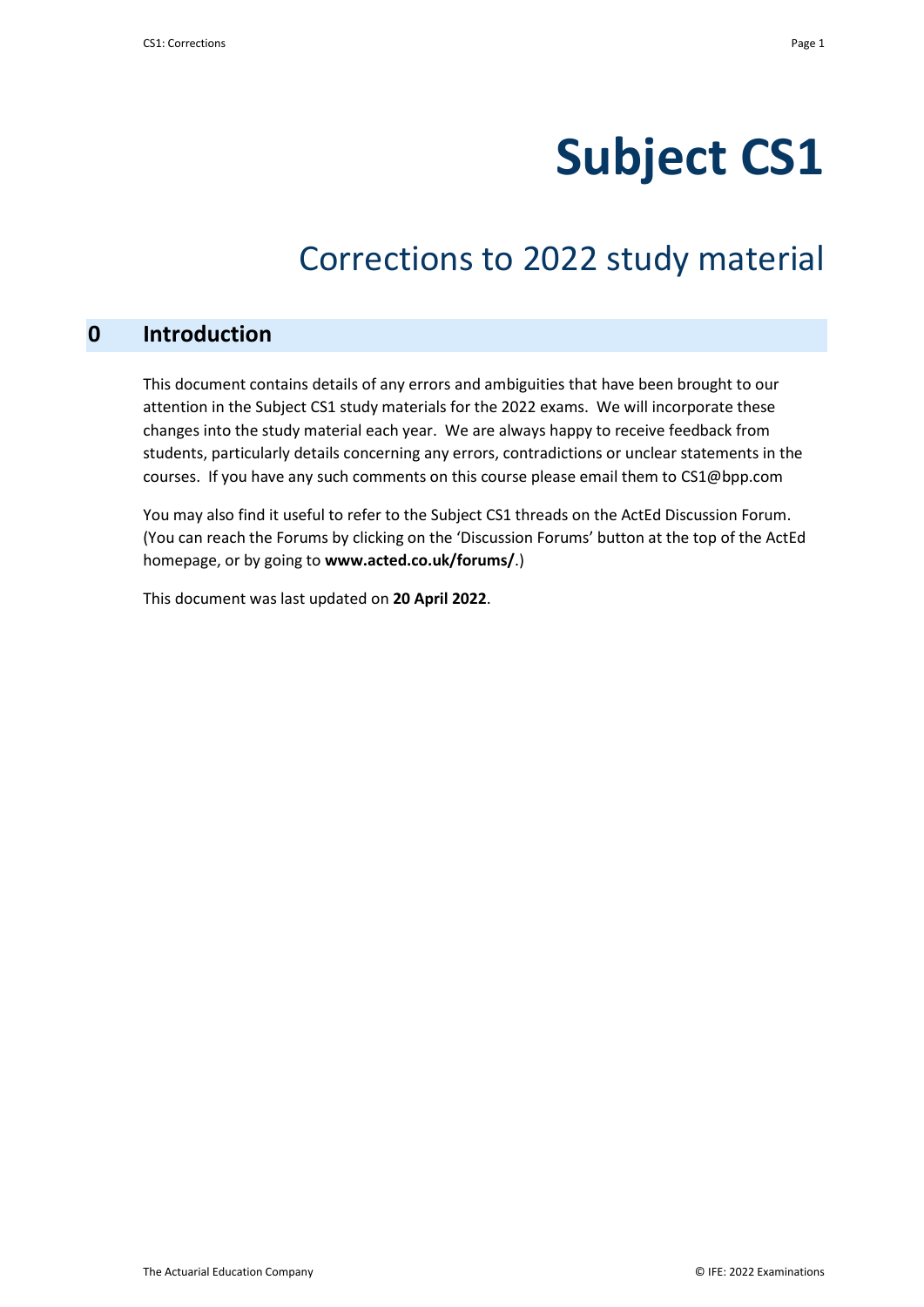# **1 Paper A Course Notes**

### **Chapter 9**

*Page 8 (added on 7 October 2021)*

The question should say:

Calculate a symmetrical 99% prediction interval for the IQ of a single university student and not the average IQ of university students.

# **Chapter 11**

*Page 19 (added on 9 September 2021)*

In the solution, the probability equation should read:

$$
P(W > 1.9239) = P\left(Z > \frac{1.9239 - 1.4722}{0.37796}\right) = P(Z > 1.195) \approx 0.12
$$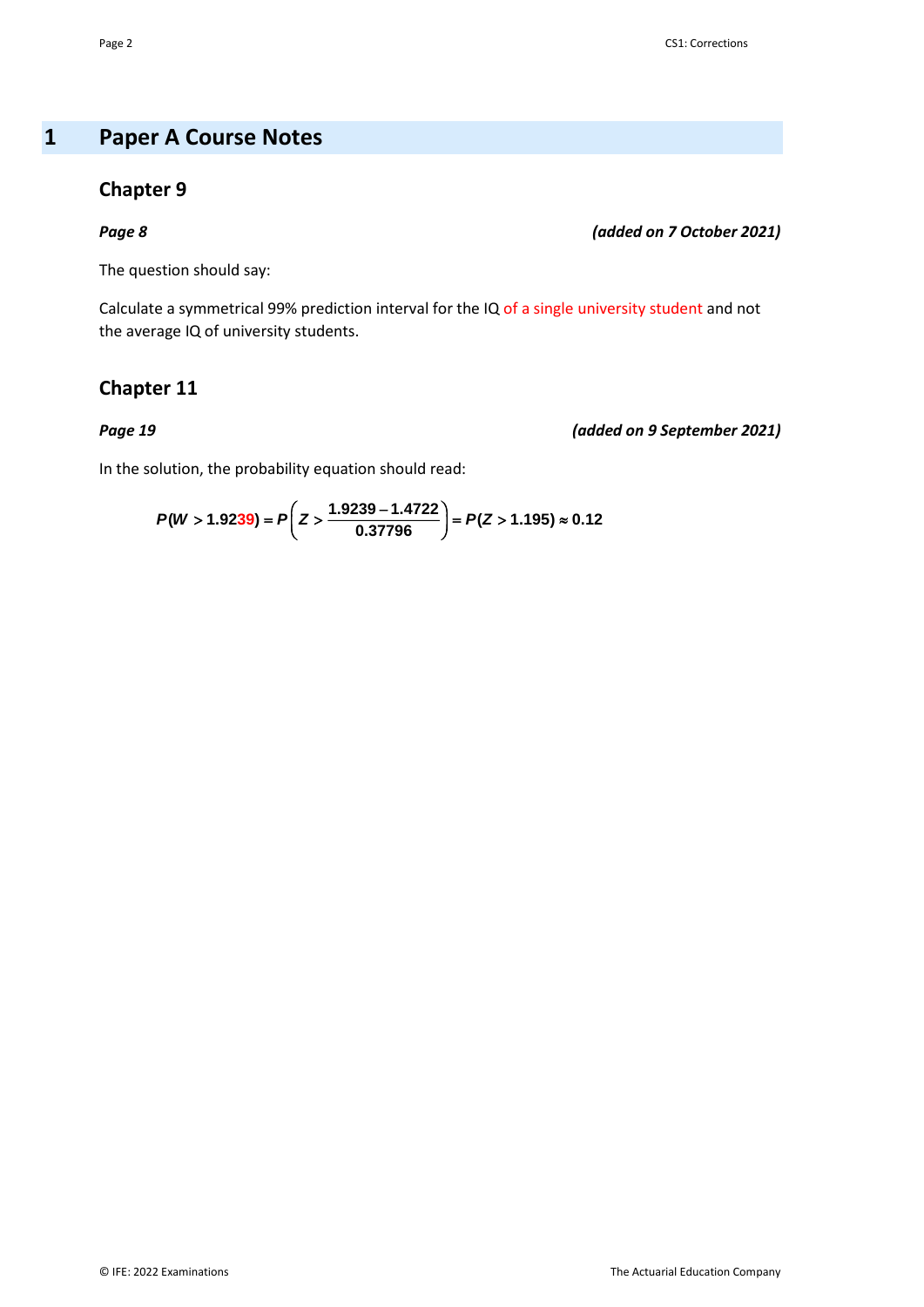# **2 X assignments**

# **Assignment X1**

### *Solution X1.12 (ii) (added on 2 February 2022)*

There is a typo in the calculation of the coefficient of skewness. The denominator should be 520,000 $^{1.5}$  and not 502,000,000 $^{1.5}$ . The final answer of 0.150 is correct though.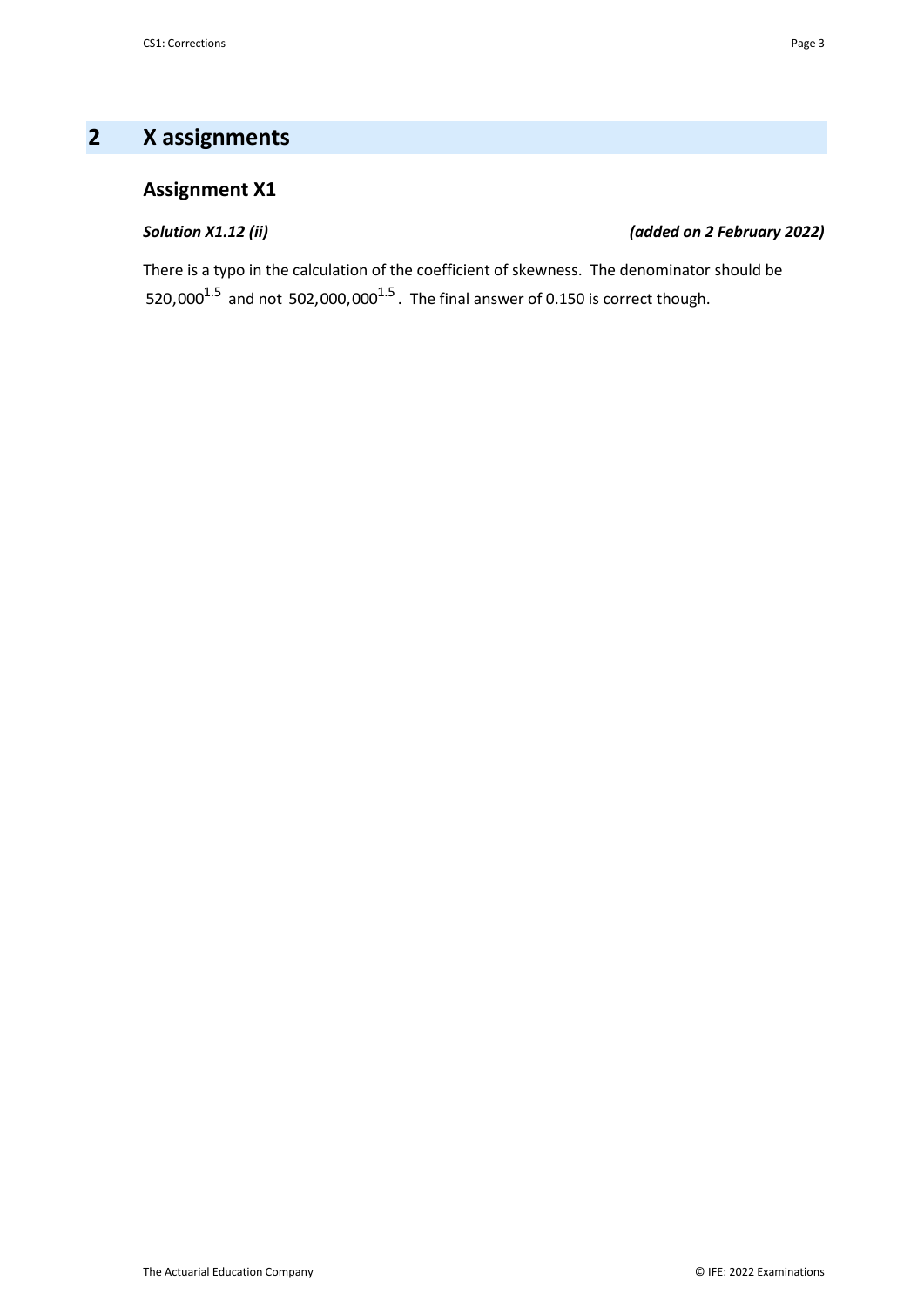# **3 Y assignments**

# **Assignment Y2**

### *Solution Y2.2 (ii)(a) (added on 9 February 2022)*

There is an error in the code constructing  $y_{\mathtt{val}} s$  in the PDF document. The code in the R file is correct, as are the graphs in the PDF. The code in the PDF should be:

yvals <- dnorm(xvals,pmean,sqrt(pvar))